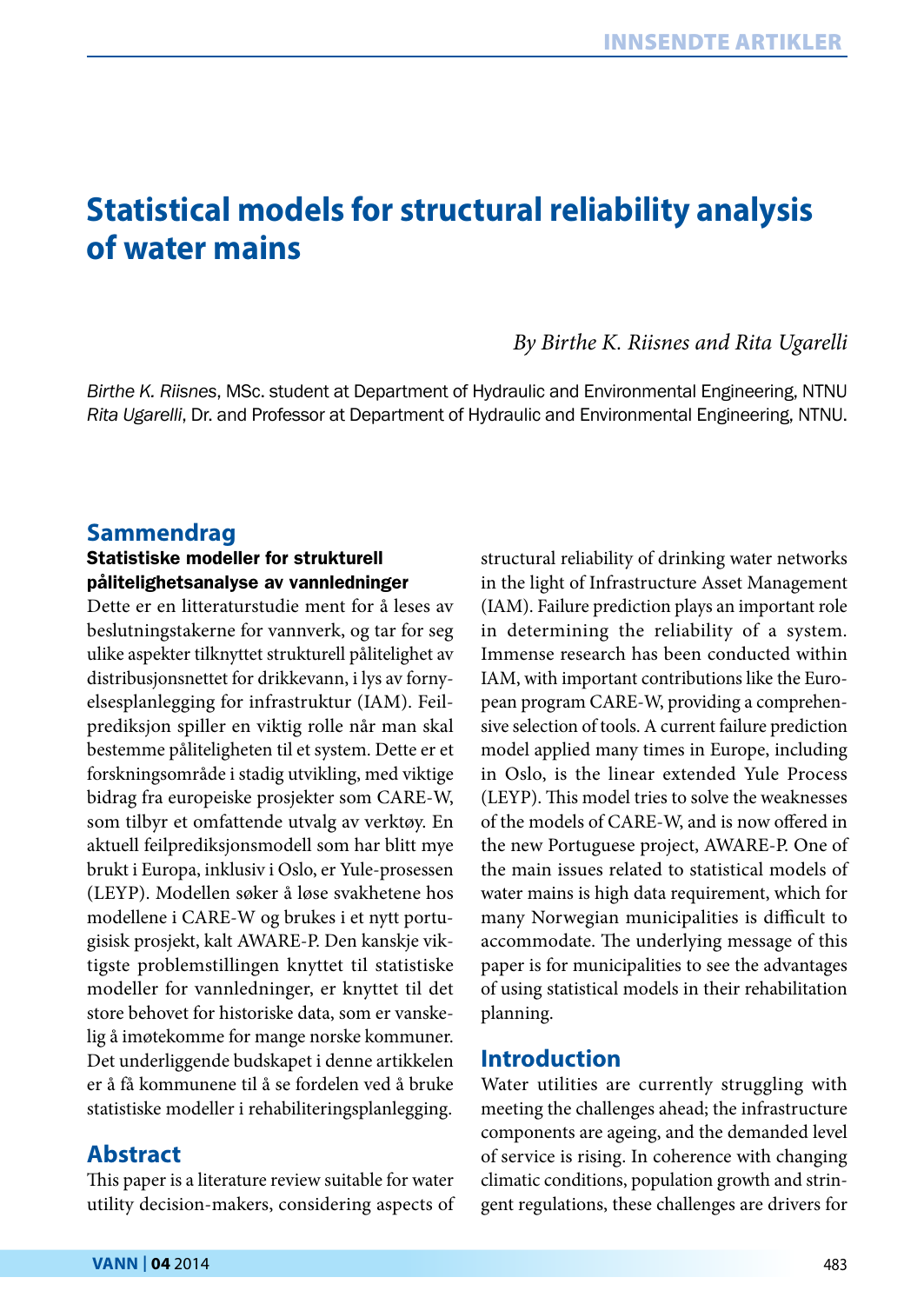a change in the way water utilities manage their infrastructure assets. It is ever suggested to take advantage of the extensive and increasing knowledge within the field of IAM, represented by a wide range of tools and techniques ready to be used. Motivated by a general need for upgrading the water distribution infrastructure in Europe, CARE-W (Computer Aided Rehabilitation of Water Networks) was started in 2001 (Sægrov, 2005). Another innovative project is AWARE-P, an open-source, professional-grade computer application, offering decision support tools at the three decisional levels of strategic, tactical and operational (Alegre et al. 2011). AWARE-P is an innovative IAM planning tool and has received the IWA Project Innovation Awards for 2014 and the 2014 Mulheim Water Award. Instruments like CARE-W and AWARE-P are provided to help municipalities to identify needs, evaluate solutions, and plan long-term sustainable strategies for improved infrastructure performance at the best available cost, with the least environmental impact.

The objective of a water distribution network (WDN) is to supply the consumers of the municipality including domestic, commercial and industrial customers, with water of a required quantity, quality and pressure. Hence, the reliability of the network is its ability to perform this obligated function under given environmental and operational conditions and within a given time period, without failing (ISO8402:1994). According to Farmani (2005) reliability indicators are used to evaluate the efficiency of a WDN in providing water with standard quality, sufficient quantity and within the appropriate pressure range to consumers under different operational (normal and abnormal) conditions such as component failure and hydraulic changes. Considering any component of a WDN, its reliability can be addressed in relation to structural, hydraulic or water quality reliability indicators. The structural reliability of a pipe can for instance be the number of breaks that are likely to happen to it within a period of time. On the other hand hydraulic reliability can be assigned to as the hydraulic criticality index (HCI), which

indicates the loss of supply to costumers that is caused if the pipe is taken out of the system. Quality reliability can for example be measured through simulating how contaminants are likely to spread out in the distribution system. Failure processes with respect to each reliability indicator interact; breaks or bursts of pipes are likely to lead to leakages, insufficient pressure and intrusion of contaminants from the soil. Structural reliability can be viewed as the cornerstone of the reliability indicators, as it has a direct effect on both the hydraulic and quality reliability.

### **Background**

Redundancy is an important term highly related to reliability, constituting an aspect of the overall system performance that is often neglected (Javanberg, 2007). Redundancy for a WDN is represented by its reserve capacity. If a link goes out of service, there must be alternative supply paths connected to the nodes depending on this link, to ensure that they are still provided with water. A redundant network is a network built up in a way similar to a parallel system, in which all components must fail simultaneously in order for the system to fail, as opposed to a series, where only one component needs to fail for the whole system to fail (Ugarelli & Bruaset, 2010). Ugarelli and Bruaset (2010) also propose that in order to have a system of high reliability consisting of low reliability components, it must be constructed in a way that, as far as possible, each failure is independent.

Referring to the conceptual flow of tools in IAM, see Figure 1, the management of individual structures requires a systematic approach (Ugarelli & Bruaset, 2010). The aim is to maintain the structure's reliability and condition within the budget and resource constraints. Maintenance models attempt to determine the best operational plan in the decision model, on the basis of the predicted future performance of the structure calculated in the deterioration model. Thus, structural reliability models contribute in the risk assessment by representing the probability of pipes to fail, which are then combined with the failure consequence to form the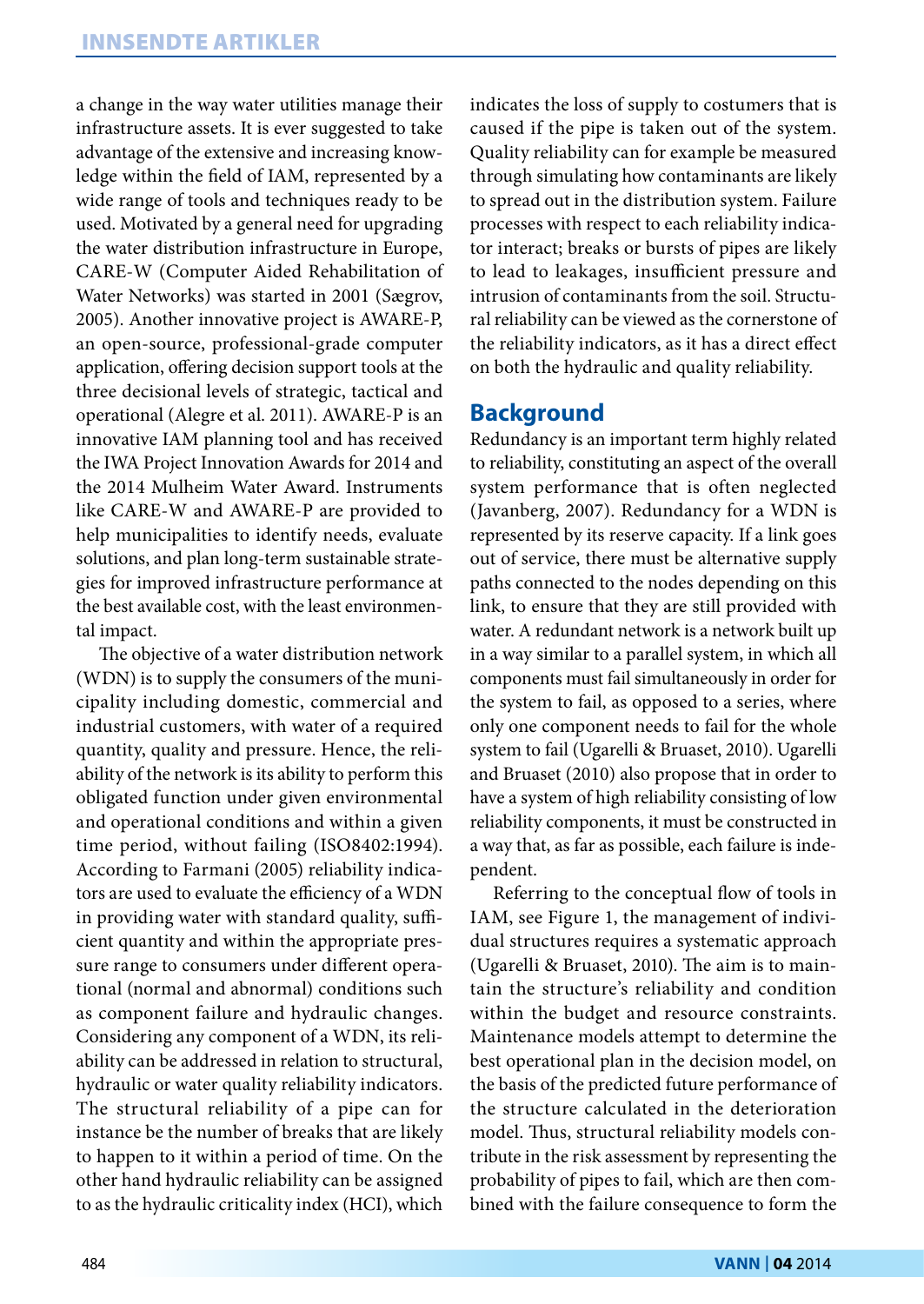

*Figure 1. Conceptural flow of tools in IAM (Ugarelli & Bruaset, 2010)*

failure risk. On the basis of maximizing performance and minimizing risk and costs, the multi-objective decision model determines the optimal time of intervention, being repair or replacement (Ugarelli & Bruaset, 2010).

Optimizing the intervention time of a specific pipe may be seen as a compromise between preventive and corrective maintenance of the pipe. Preventive maintenance can in some cases entail replacement of a pipe that is still performing well, while in other situations the consequence of a failure (in terms of costs) is considered higher than the costs saved by waiting for the failure to happen. In other words, the extent of a pipe failure consequence can often be the foundation itself for modeling failure predictions of that specific pipe. The results from a deterioration model in terms of a probability for a failure to happen, will serve as important aids in finding the right time to address the pipes of the system.

Deterioration models of water mains are mainly reliability based, as there are currently only a few inspection technologies developed for condition monitoring, due to the limited access to drinking water pipes. Liu and Kleiner (2013) presents the available methods. Some involve high costs, and some are restricted to diameters above a certain size. Therefore they are more relevant for important transmission mains, for which a failure will cause a significant impact on the network. As opposed to the case of water mains, condition based models are consequently applied for wastewater pipes, as they are much more accessible. Most certainly this tendency will change in the future, as there are possibilities of transferring between the fields. In a project on wastewater pipes in Oslo Water Utility, Ugarelli et al. (2013) shows that condition-based deterioration models can be transformed into representing reliability. The probability for a pipe to change from one condition state to the next within a time step can be calculated by using the Markov model (Ugarelli, et al., 2013).

In order to secure the reliability of a water distribution network it is important for the municipalities to manage their network, aiming at avoiding or reducing the impact of pipe bursts. In this context, structural reliability models will provide a better basis for the choices to be made.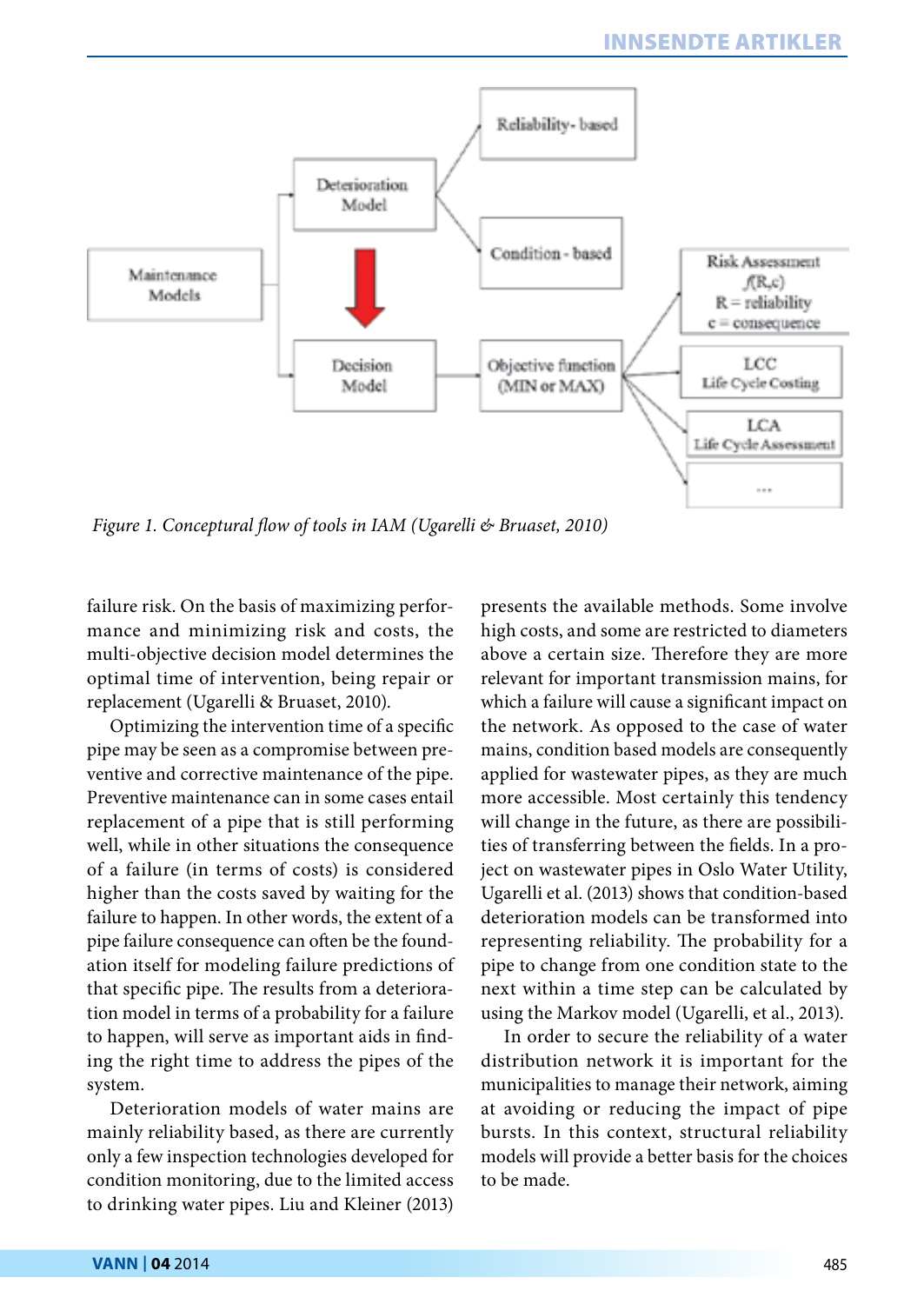## **Structural reliability models**

Statistical modeling of a water main's structural reliability is considered a very important tool in IAM, and has been extensively investigated and carried out over the last decades. A paper that has been widely used as reference is written by Kleiner and Rajani (2001), covering most of the literature material until the year of its release. Essentially all the models attempt to describe the structural deterioration of a water main. This is considered a very complicated process, affected by a wide range of factors, or covariates, relative to the underlying failure mechanism (Boxall et al. 2007). There are structural factors, including age, material, length and diameter, and also environmental, where climate, soil conditions, traffic loads, external loads and depth play important roles. Pressure may also influence the pipe break as well as catodic protection, pointing out the relevance of hydraulic and quality reliability in this context. Le Gat (2013) stated that the diversity of approaches stems from a complex range of issues that rises in the analysis of pipe failure data. Along with more sophisticated mathematical approaches, usually comes a larger data demand. There is currently no model developed that explicitly and quantitatively allow for all the components (Kleiner & Rajani, 2001).

The life cycle of a typical buried pipe has been frequently described in the literature by a socalled bathtub curve, which represents the failure rates of a pipe in the three different stages of its life (Kleiner & Rajani, 2001). The first phase describes its young period right after installation, where the faults are mainly related to poor installation or faulty pipes. In phase two the failures are reduced, and the rate is assumed as constant. Phase three represents the latest stage of the pipe life, or the "wear-out"-phase, in which the rate increases due to ageing and pipe decay. At what level the rate is likely to increase is the question that many models developed have tried to answer. Babykina and Couallier (2010) discussed the shape of the curve at this stage, and concluded that most likely it is determined by the form of maintenance applied to the pipe, because different states are obtained by different

maintenance actions. The model categories and some example models are presented next, to give the municipalities an overview of some existing approaches.

#### **Failure rate models**

Deterministic models or regression models basically use the past failures of a pipe to predict the future failure rate. In order to differentiate the factors affecting the break rate of the pipes, the population of pipes needs to be partitioned into uniform, homogeneous groups. In turn, two or three parameters will attempt to capture the break patterns of the pipes. Such parameters could typically be pipe age, material and length. Since most of the analysis work is done in the data splitting process, the mathematical equations are relatively simple (Kleiner & Rajani, 2001). Deterministic models were developed by Shamir & Howard (1979) and Clark et al. (1982), where the relationship between the break rate and pipe age was assumed to be exponential or linear. However, these models lose some information in the grouping of the pipes since the effect of the variables are not considered properly. Probabilistic models are developed to account for the random nature of the pipe failures, by using the covariates explicitly. There are two types of probabilistic models, either single-variate or multi-variate.

Single-variate models still rely on dividing pipes into groups at some level, based on pipe characteristics. Such models are presented in Herz (1996) and in Gustafson & Clancy (1999). Implemented in this work is the single-variate Poisson process (SVPP), a counting process considering a constant failure rate for each uniform group. The model assumes that the expected number of events is proportional to the length of the pipe and the observation time. Singlevariate models are shown to be able to deal with different data amounts. However, their need for dividing the data into homogeneous groups remains a drawback, occasionally leading to lack of information in some groups. In turn the overall predictions may not be significant (Martins, 2011).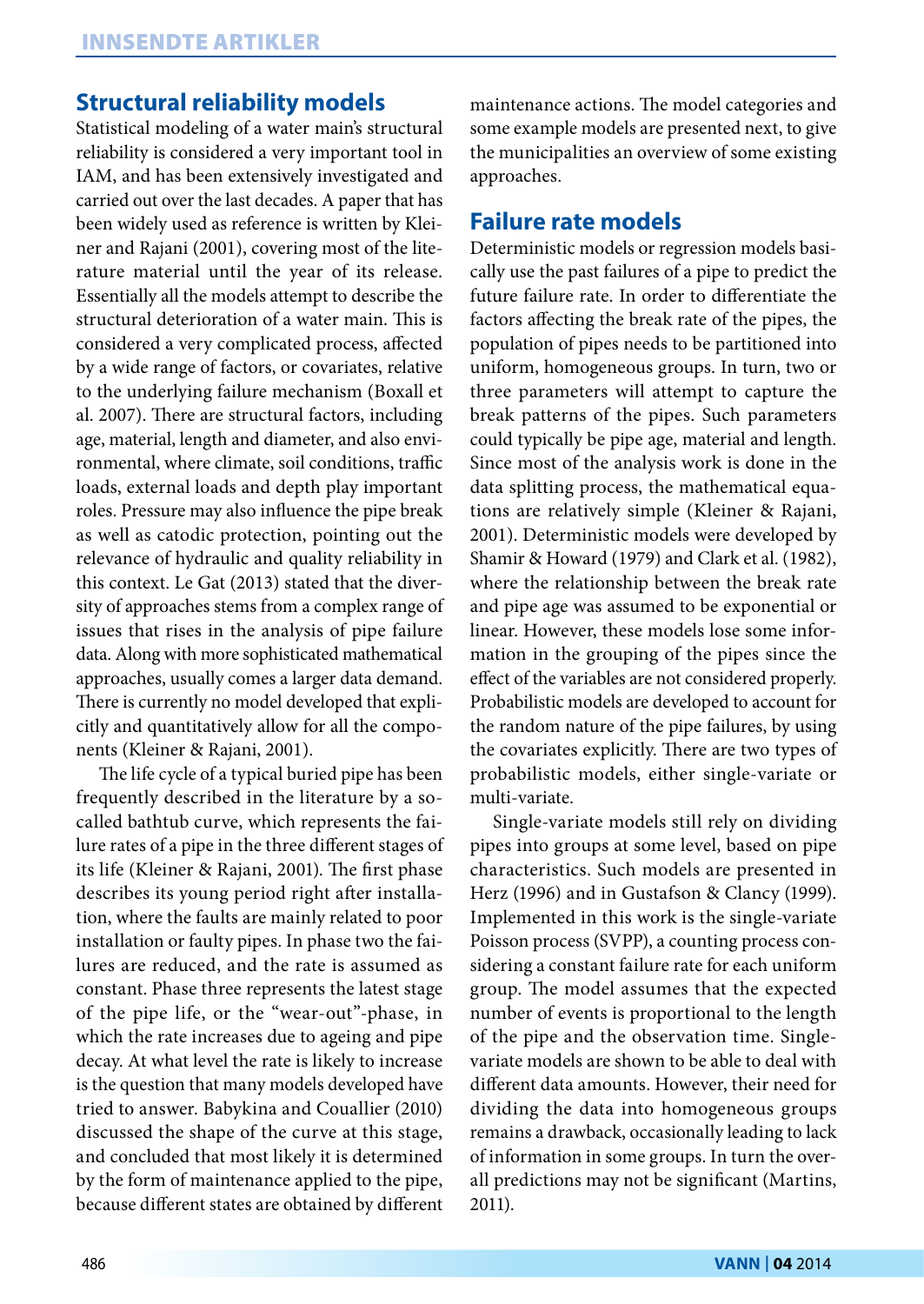Probabilistic multi-variate models are made to predict future failure rate on the basis of pipe history, while utilising the covariates in the mathematical equations. Thereby the need for dividing the data into groups in advance is reduced. It should be highlighted that such models are very data demanding, and may not be able to give results for data sets beneath a certain level of quality and quantity. Even though the method gives a better understanding of how the parameters affect the failure occurrences, the framework becomes more complex and may require experts in statistics to run them. The proportional hazards model, PHM by Cox (1972) is one of the most common models used, where the instantaneous failure rate is linearly affected by the covariates. Another important model is the Accelerated lifetime by Eisenbeis (1994), which differs from the PHM in that the covariates act on the time to next failure and not the failure rate. Later an extended version was made, called the Weibull Accelerated Lifetime Model (WALM), where the times between failures are considered Weibull distributed (Le Gat & Eisenbeis, 2000).

The European research program, CARE-W used both the single-variate Poisson process and the Weibull accelerated lifetime model in their failure prediction model, respectively named as CARE-W Poisson and CARE-W PHM (Sægrov, 2004). The models were applied in a case study in Trondheim, Stuttgart and Lausanne. Failure data was recorded in a period of 22-25 years, and the analyses yielded that the two models mostly gave the same satisfactory results. When decreasing the data history length however, it became clear that the number of previous failures was the most sensitive parameter for failure forecasting for both of the models (Sægrov, 2005). It had earlier been demonstrated that the two models were capable of providing extra information through simulation, in cases of short data history or missing data in the records. Shortages were found in this ability, and the CARE-W therefore chose to set a minimum value for break history of 3-5 years (Sægrov, 2004). According to Renaud et al. (2007) this implies that the integrated system is adapted for fairly large utility services with reliable and comprehensive databases, including a rather long history of failures. Often, there are too few pipelines and recorded failures in the small or medium network, which means that such probabilistic models cannot be used (Renaud et al. 2007).

## **Linear Extended Yule Process, LEYP**

Within the category of probabilistic models for water main failure prediction the Linear Extended Yule Process, LEYP, is by far, the most prominent and advanced model available. It is considered the second generation of multivariate models, after the PHM (Ugarelli & Bruaset, 2010). It was developed by the team of Cemagref in the continuation of the work of CARE-W, which actually was coordinated by SINTEF-water and environment, and of which NTNU was also partner (Sægrov, 2005). One can say that the development of LEYP was motivated by the shortages found in the failure forecasting tool of CARE-W, as presented earlier.

Le Gat (2013) gives a detailed description of the features of LEYP. The parametric nature of the model enables to predict future failures, accounting for the effect of previous failures, pipe ageing, and explanatory factors. Building upon the PHM, the model also assumes proportional hazards. The model is a linear extension of the Yule process, a classical probabilistic tool initially proposed by Greenwood and Yule (1920). Since material, diameter, length and age are considered the most important characteristics, the segments are defined as connected pipe units that are homogeneous with respect to these parameters. Hence, the data preparation is an important part of using this model.

LEYP is supposed to be a tool that combines the advantages of the non-homogeneous Poisson process, NHPP (Kleiner and Rajani 2010; Røstum 2000) and the Weibull accelerated lifetime model (WALM) of Eisenbeis (1994; 2000), but aims at avoiding their drawbacks or limitations (Le Gat, 2013). Basically, the model adds memory of the past events to the NHPP and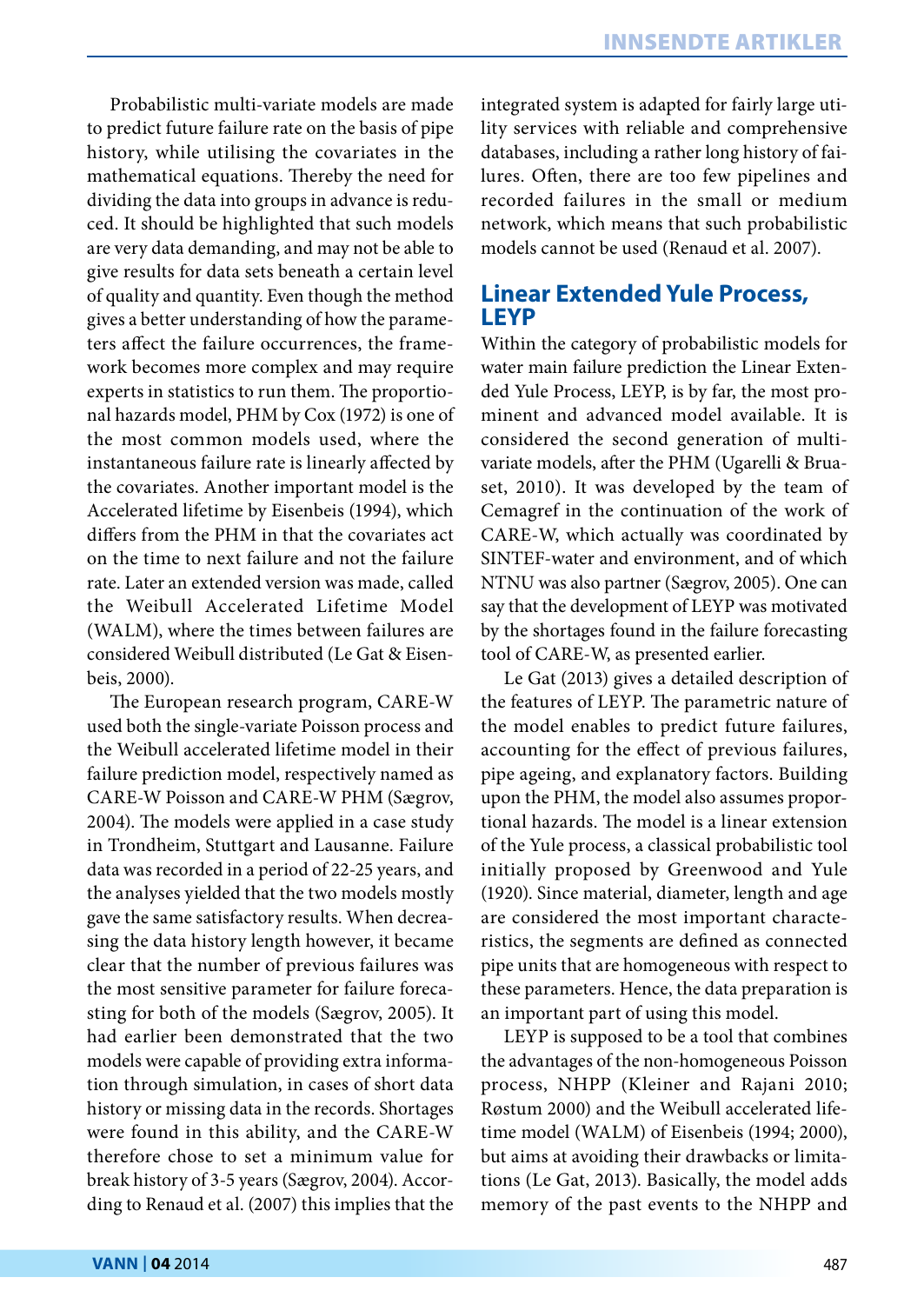suggests solutions to some of the main data issues associated with NHPP and WALM. Such issues include the duality of their representation due to the use of continuous time intervals versus discrete time intervals, respectively. LEYP also suggests solutions to the effect of zero-inflation, a phenomenon caused by the common over-dispersion of failure counts in a network. Clusters, i.e. failures accumulating on a limited number of pipes, will in fact leave the failure analysis characterized by a large number of zero-valued failure rates. Left-censored data and its consequence of selective survival bias are also important issues. When observing an old pipe, it is likely that due to lack of recording, we do not know the pipe history. This is referred to as left-censored data. As a direct consequence of this is, the really old pipes observed may not be representatives from their pipe group, being rather the most robust survivors. The intuitive idea of the survival selection bias is to determine the likelihood if a pipe similar to the observed has been replaced in the past, and correct the likelihood function accordingly. As stated by Scheidegger et al. (2013), LEYP is the only model so far developed that is able to deal with the survival selective bias.

Recalling the bathtub curve as discussed earlier, the ageing process of a pipe is likely to be highly affected by whether the pipe is considered "as good as new", "as bad as old", or "worse than old" after a maintenance operation. In Babykina & Couallier (2010) these assumptions were discussed thoroughly. They concluded that LEYP is one of the few models able to model imperfect repair actions, resulting in a "worse than old" condition. In many cases this is considered to be the most correct assumption. Kleiner & Rajani (2010) points out yet another essential question pertaining time-dependent covariates, i.e. factors that vary over time such as climate changes, traffic loads, repairs in nearby parts of the networks and so on (Kleiner & Rajani, 2010). Their model, I-WARP, is modified to consider three climaterelated covariates related to freezing and precipitation. Babykina (2010) shows how to extend the LEYP setup to account for the practical issue

of covariates that vary over time (Babykina, 2010 - PhD)

#### **Applications and case studies**

LEYP is a complex model and the usage has long been a specialist matter. Cemagref decided to develop the freeware, Casses, to enable the utilities to use the LEYP model themselves (Cemagref, 2008). The software output is the number of breaks for each pipe within a period of time in the future. Additionally, this output can be used as input in another product by Cemagref; the multi-criteria decision tool of SIROCO, which in turn will rank the pipes as rehabilitation candidates. More can be read about SIROCO in Renaud et al. (2007). Thus, in the light of IAM, these two software models form a maintenance model, where Casses represents the deterioration model and SIROCO the decision model. Casses has recently been employed by Oslo municipality, and is the failure prediction program to be used as basis for their rehabilitation plan for 2010-2020. Several tests carried out by Cemagref allow for the evolution of pipe breaks to be compared for different rehabilitation policies, yielding different conditions of the pipes after the rehabilitation. One of the tests can be found in Babykina & Couallier (2010). Additionally, the tests demonstrate that the LEYP model provides a good estimation of the number of breaks predicted (Renaud, 2012).

LEYP is also part of the acknowledged IAM research initiative AWARE-P, in the failure analysis tool, FAIL, though as a simplified version. The model can be very complex if one allows it to configure all its capabilities. Therefore only the data more commonly available, and experimentally proved to be relevant, is taken on board (Alegre et al. 2011). The complete data is reduced to pipe ID, material, length, diameter and installation date, and the date of failure. In addition to the LEYP model, the SVPP is also offered for calculating failure predictions. With a low data demand, asking for no more than past failures and pipe length, this model is simple to understand and apply. In the M.D. of Reichborn (2013), the SVPP was proven to be more suitable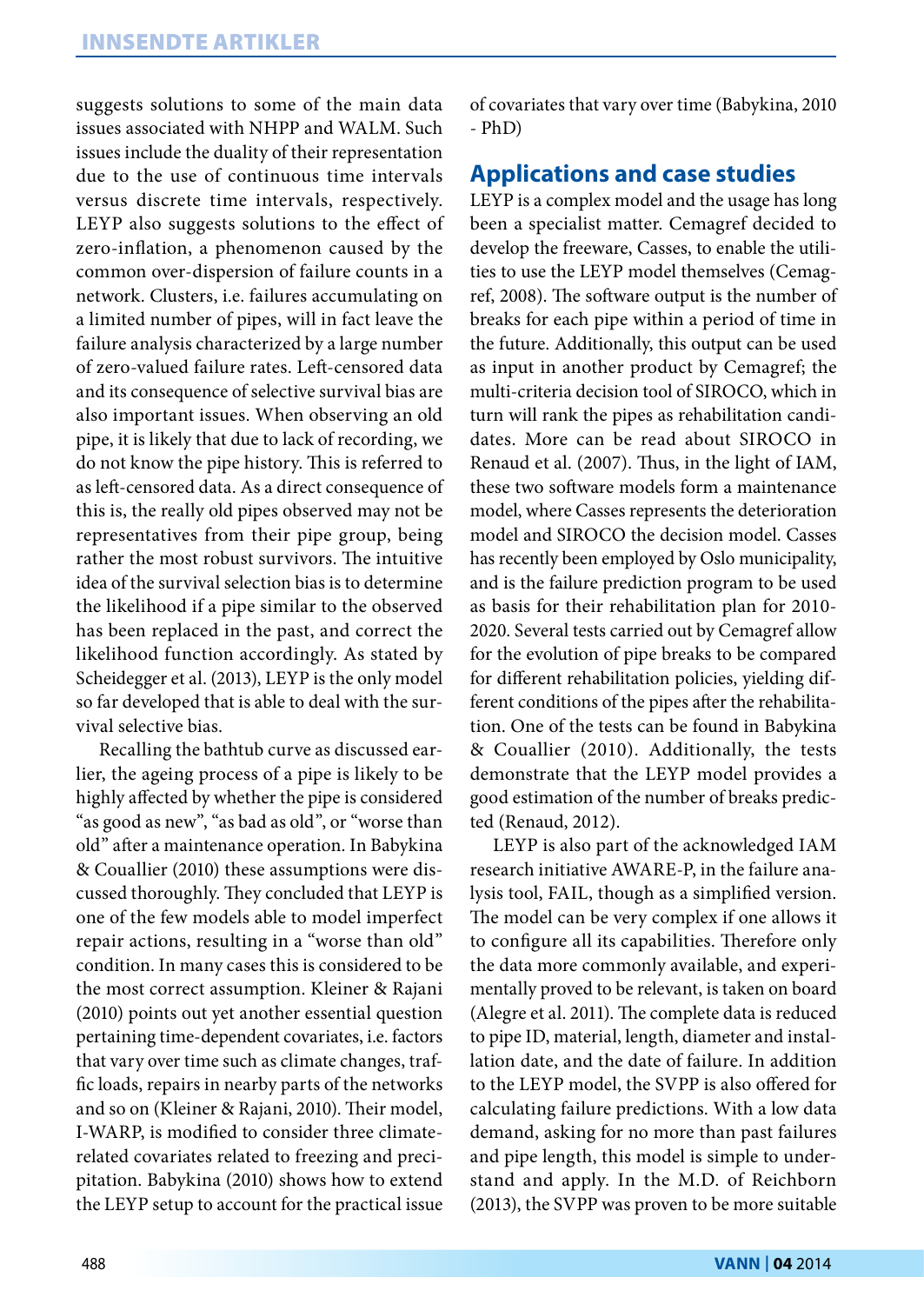than LEYP for the case of Oppegård municipality, providing a data history of only 87 recorded failures (Reichborn, 2013). AWARE-P has been applied widely in Portugal, though the results from these studies are not considered in this paper.

Le Gat (2013) presents a case study on a major French water supply system of a total 627.2 km of steel core concrete pipes, comparing LEYP to the NHPP. Failure data within a one day time step is recorded between 1995 and 2008, and the number of failures is 401. These failures have occurred on 3 % of the total population, which characterizes a sample of clustering events. The training data sample (the period of data to be put into the model) is taken from 1995 to 2005, whereas the test data sample (the period for which the failures are predicted and compared) includes both the training data sample and the remaining three years between 2006 and 2008. The results show that the area under the predictive performance curve is 0.842 for LEYP and 0.815 for NHPP. Figure 2 shows the predictive performance curve for LEYP, and justifies the potential benefits that may follow from systematically using LEYP in pipe replacement decision making.



*Figure 2. Predictive performance of LEYP – calibration (1995-2005) versus validation (2006-2008).*

LEYP is included in a comparative analysis by Martins (2011), along with WALM and SVPP. The training data sample is taken from 2001 to 2007 and the test data sample from 2007 to 2011. From the results, WALM appears to be the best model, as it combines accurate predictions with a good ability of detecting pipes more exposed to failing. However WALM has the drawback that it is based on a Monte Carlo simulation, which can be a time-consuming process. Bringing back into mind the intended property enhancement of LEYP against WALM, it is quite unexpected that LEYP tends to overestimate the number of failures for the pipes with a failure history. Yet, it performed well when detecting pipes more prone to fail. SVPP comes out as the worst performer. It needs to be noted that the SVPP was included in the case study to represent a simpler model, which is easier to understand and to implement. Unlike its competitors it is defined by pipe categories and not covariates, causing all the pipes of one group to share the same failure rate. Martins (2011) concludes that LEYP and particularly WALM may be recommended for use in a municipality, though it is crucial to have a complete and updated pipe database properly linked to the pipe inventory (Martins, 2011).

#### **Discussion and conclusion**

In this paper, topics concerning structural reliability of a WDN have been surveyed, mainly focusing on statistical models for water main deterioration. It seems that a recurring problem with using such models is their sensitivity to data scarcity. Since many municipalities only recently have started recording, the data may provide limiting use when applied in a model. Yet, if a model is able to give some results from analyzing poor data, it may also be able to give some clue of criticality, for example with respect to clusters in the network. For such data the SVPP is suitable. Generally, analyses of good quality data can be utilized in risk assessment, while those of moderate data can give some sort of a vulnerability overview. LEYP, WALM and the NHPP are all fitted to be used for risk assessment, given a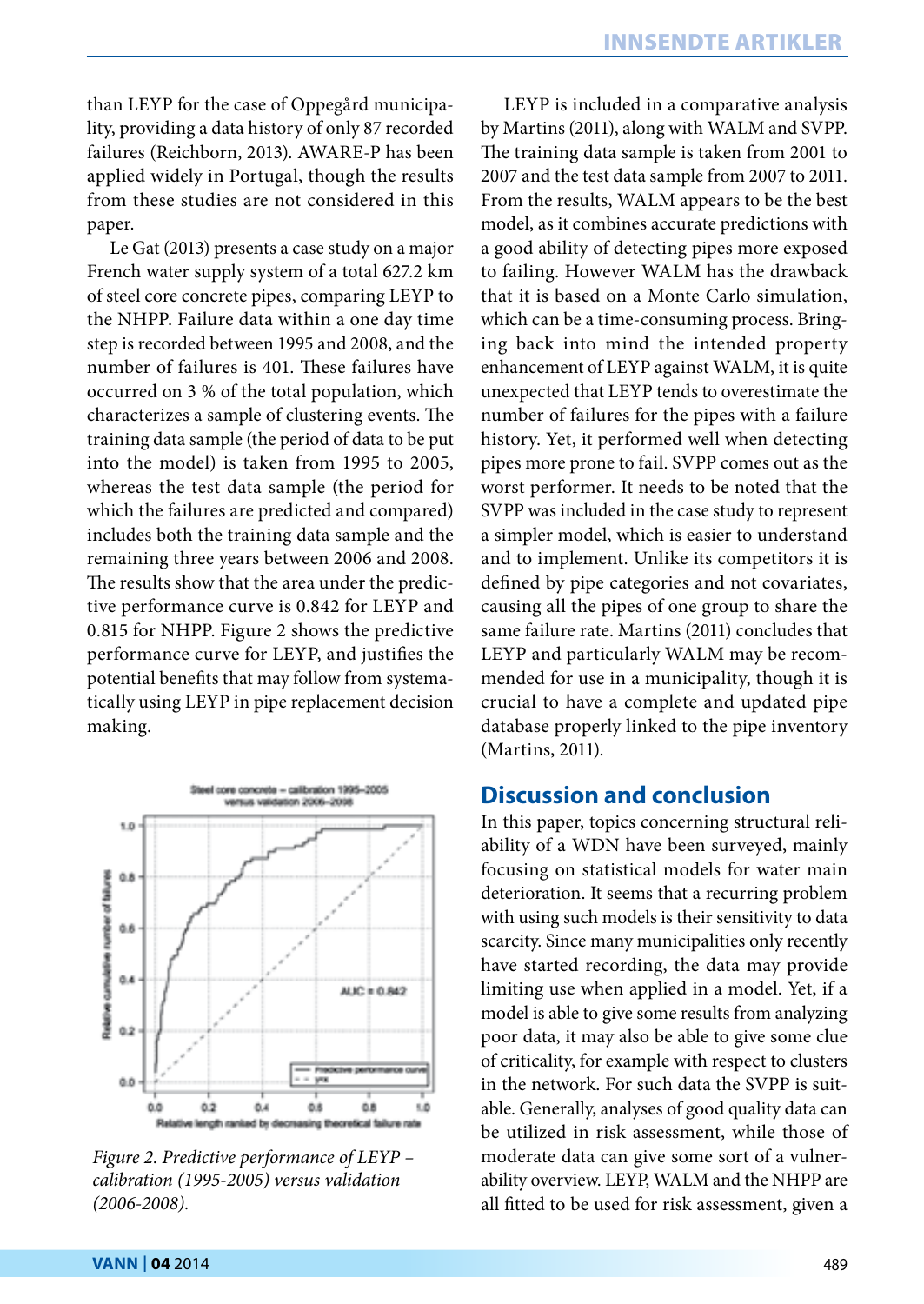sufficient data history. In the process of applying statistical models, the municipality will become more informed about the need for data, in matters of quality and quantity, and then be able to develop appropriate routines in data collection based on this experience.

AWARE-P is one complete decision-support system of tools, in which these topics are integrated, including the LEYP and SVPP. It can be advantageous to look into this system, as it provides excellent guidelines both for running the models, as for interpreting the results. In the case studies section, the argued benefits of LEYP compared to WALM and NHPP are endorsed by Le Gat (2013), while being challenged by Martins (2011). Why LEYP is not the indisputable winner is plausibly connected to the past failures variable of a pipe, forcing the model to predict a questionable high number of future failures. LEYP and WALM are ever favored by the experts, notably for the greater municipality with a complicated pipe network. For the smaller municipalities a rather simple model is preferable, for which SVPP could be an appropriate choice as indicated earlier.

What is suggested in recent IAM strategies is that costs and efforts laid down in data recording can be seen as an investment in expenditure savings for the future. When later applying the data in a suitable framework, one receives important indicators of what actions to prioritize. It is likely to exist a junction between the costs spent on data collection and preparation, and the conceivable costs saved by using IAM maintenance tools of various levels of complexity. Utilities are recommended to choose a statistical model of a desired complexity, and consequently prepare the adequate data to run the model. As a result, the utility will receive greater ability to optimize rehabilitation in longand short-term perspectives.

# **References**

Alegre, H., 2011. *Guide for the assessment of the quality of water and waste services. Second generation of the performance assessment systems for regulation,* Portugal: ERSAR and LNEC.

Babykina, G., 2010. *Modeélisation statistique d'e événements récurrents. Exploration empirique des estimateurs, prise en compte d'une covariable temporelle et application aux défaillances des réseaux d'eau, (These PhD),* Bordeaux, France: Ecole doctorale de Mathématiques et Informatique, Université de Bordeaux.

Babykina, G. & Couallier, V., 2010. *Modelling recurrent events for repairable systems under Worse than Old assumption,* Bordeax: Cemagref.

Boxall, J. B. et al., 2007. Estimation of burst rates in water distribution mains. *Proceedings of the ICE- Water Management, Volume 160, Issue 2*, 1 June, pp. 73-82.

Cemagref, 2008. Casses. *https://casses.cemagref.fr/contacts-1*.

Clark, R. M., Stafford, C. L. & Goodrich, J. A., 1982. Water distribution systems: A spatial and cost evaluation. *Journal of Water Resources Planning and Management Division, ASCE*, pp. 243-256.

Cox, D. R., 1972. Regression models and life tables. *Journal of Statistic Society*, pp. 34 (B), 187-220.

Eisenbeis, P., 1994. *Modélisation statistique de la prevision des défaillances sur les conduits d'eau potable,* Strasbourg: PhD thesis, Université Louis Pasteur .

Farmani, R., 2005. Trade off between total cost and reliability for Anytown water distribution network. *J. Water RE. Plan. Manage*, pp. 161-171.

Gustafson, J. -M. & Clancy, D. V., 1999. *Modelling the occurence of breaks in cast iron water mains using methods of survival analysis.* Chicago, s.n.

Herz, R. K., 1996. Ageing process and rehabilitation needs of drinking water distribution networks. *Journal of Water SRT - Aqua*.

ISO8402:1994, 1994. *Quality management and quality assurance,* s.l.: ISO standards.

Javanberg, 2007. *REDUNDANCY MODEL FOR WATER SUPPLY SYSTEMS,* Kobe, Japan: Dept. of Architecture and Civil Eng. Kobe University.

Kleiner, Y. & Rajani, B., 2001. Comprehensive review of structural deterioration of water mains: statistical models. *Urban Water, Elseveier*, 11 May.

Kleiner, Y. & Rajani, B., 2010. I-WARP: Individual Water main Renewal Planner. *Drinking Water Engineering and Schience*, pp. 131-150.

Le Gat, Y., 2013. Extending the Yule process to model recur